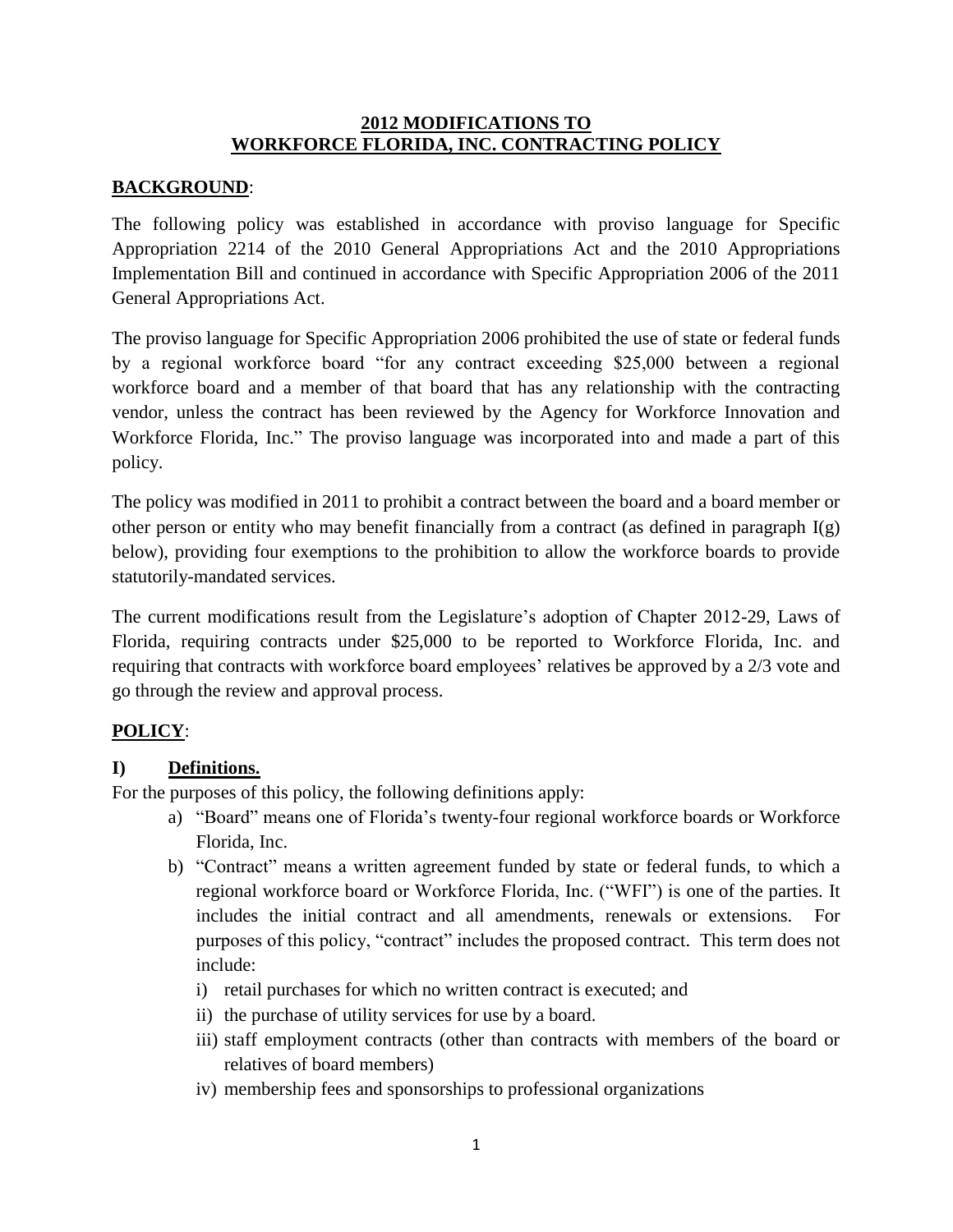- c) "Entire board" means the complete membership of the board at the time a contract is submitted to a vote. It includes the board member who has a relationship with the contracting vendor and who therefore must abstain on the vote on the contract. Membership of the board includes non-voting members.
- d) "Quorum" means that minimum number of members of the board required to be present in order for the board to transact business as established by the board's bylaws (or, in the absence of bylaws, as has otherwise been established by the board.)
- e) "When a quorum has been established" means the contemporaneous meeting of a sufficient number of members to constitute a quorum, in person and/or through accepted electronic means.
- f) "has any relationship with the contracting vendor" means the member is an owner or a principal of the vendor, or a principal of the vendor has retained the member, or the parent organization or subsidiary of a corporate principal of the vendor has retained the member or a member's known relative or member's business associate is an owner of the vendor. For purposes of this policy, vendor, contractor and subrecipient are the same.
- g) "benefit financially from a contract" means the special private financial gain to a member, a special private financial gain to any principal which retains the member, the special private financial gain of the parent organization or subsidiary of a corporate principal which retains the member or the special private financial gain to any member's relative or business associate or to a board employee or a board employee's relative and such benefit is not remote or speculative. "Personally benefit financially" means a special private financial gain to a member only.
- h) "Owner" means any ownership interest in a privately owned contracting entity or a majority interest in a publicly held contracting entity.
- i) "Principal of a contractor" means an owner or high level management employee with decision making authority.
- j) "Employee" means a person employed full-time by a regional workforce board working in a managerial or supervisory capacity or who has direct contract management or direct fiscal involvement with the contract being voted on by the board.
- k) "Relative" means father, mother, son, daughter, husband, wife, brother, sister, fatherin-law, mother-in-law, son-in-law, or daughter-in-law. § 112.3143(1)(b), Fla. Stat.
- l) "Utility services" include telephone, cable, electricity, water, gas, waste and sewage services and other similar services.
- m) "federal, state or other governmental workforce programs" means Incumbent Worker Training (s. 445.003(3)(a)(3), F.S.), Quick Response Training (s. 288.047, F.S.), Employed Worker Training, On the Job Training, customized training and other One-Stop training provider services.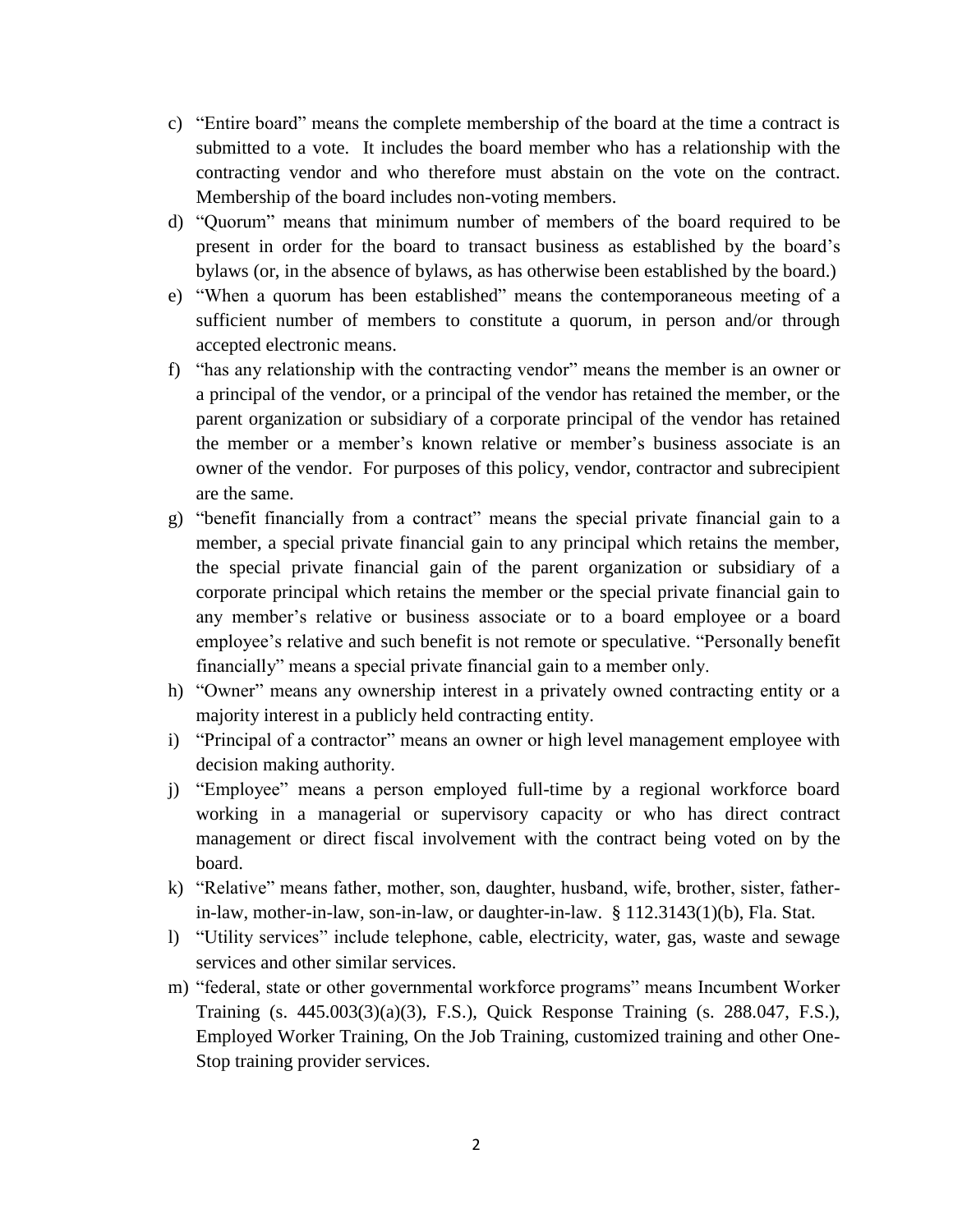### **II) Prohibition Against A Board Contracting With Its Board Member**

No workforce board (Workforce Florida, Inc. or a regional workforce board) shall enter into a contract with one of its own board members, with an organization represented by its own board member or with any entity where a board member has any relationship with the contracting vendor.

At a board's discretion, the following may be exempted from the above paragraph:

- a) A contract with an agency (as defined in s. 112.312(2), including, but not limited to, those statutorily required to be board members) when said agency is represented by a board member and said member does not personally benefit financially from such contracts;
- b) A contract with a board member or a vendor (when a board member has any relationship with the contracting vendor) when the contract relates to the member's appointment to the board under Pub. L. No. 105-220, ("Workforce Investment Act") Title I, s.  $117(b)(2)(A)(vi)$  ["representatives of the one-stop partners].
- c) A contract with a member receiving a grant for workforce services under federal, state or other governmental workforce programs.
- d) A contract between a board and a board member which is not exempted under paragraphs  $II(a)$ ,  $II(b)$  or  $II(c)$  where the board documents exceptional circumstances and/or need and the board member does not personally benefit financially from the contract. Based upon criteria developed by WFI, DEO shall review the board's documentation and assure compliance.

Each contract which is exempted from the general prohibition in paragraph II must meet the requirements set forth in paragraph III below, including, but not limited to, the requirements of the Workforce Investment Act of 1998 "conflict of interest" provisions. However, since the proviso language for Specific Appropriation 2006 requires WFI to perform the review and approval process pertaining to regional workforce board contracts, WFI contracts shall not be subject those provisions of this policy pertaining to review and approval processes.

## **III) Requirements of Section 445.007.**

A board must comply with all requirements of section 445.007 prior to contracting with a board member or other person or entity who could benefit financially from a contract (as defined in paragraph  $I(g)$  above). These requirements are:

- a) All contracts between the board and a board member or other person or entity who may benefit financially from a contract (as defined in paragraph I(g) above) must be approved by a two-thirds vote of the board when a quorum has been established and the approval of such contracts shall not be delegated to staff or committees.
- b) The fact that a board member or other person or entity could benefit financially from the contract (as defined in paragraph  $I(g)$  above) must be disclosed in the meeting, and made part of the minutes of the meeting before the vote is taken. The board member's absence from the meeting does not relieve the board from the disclosure and 2/3 vote requirements. All other known conflicts must be disclosed before the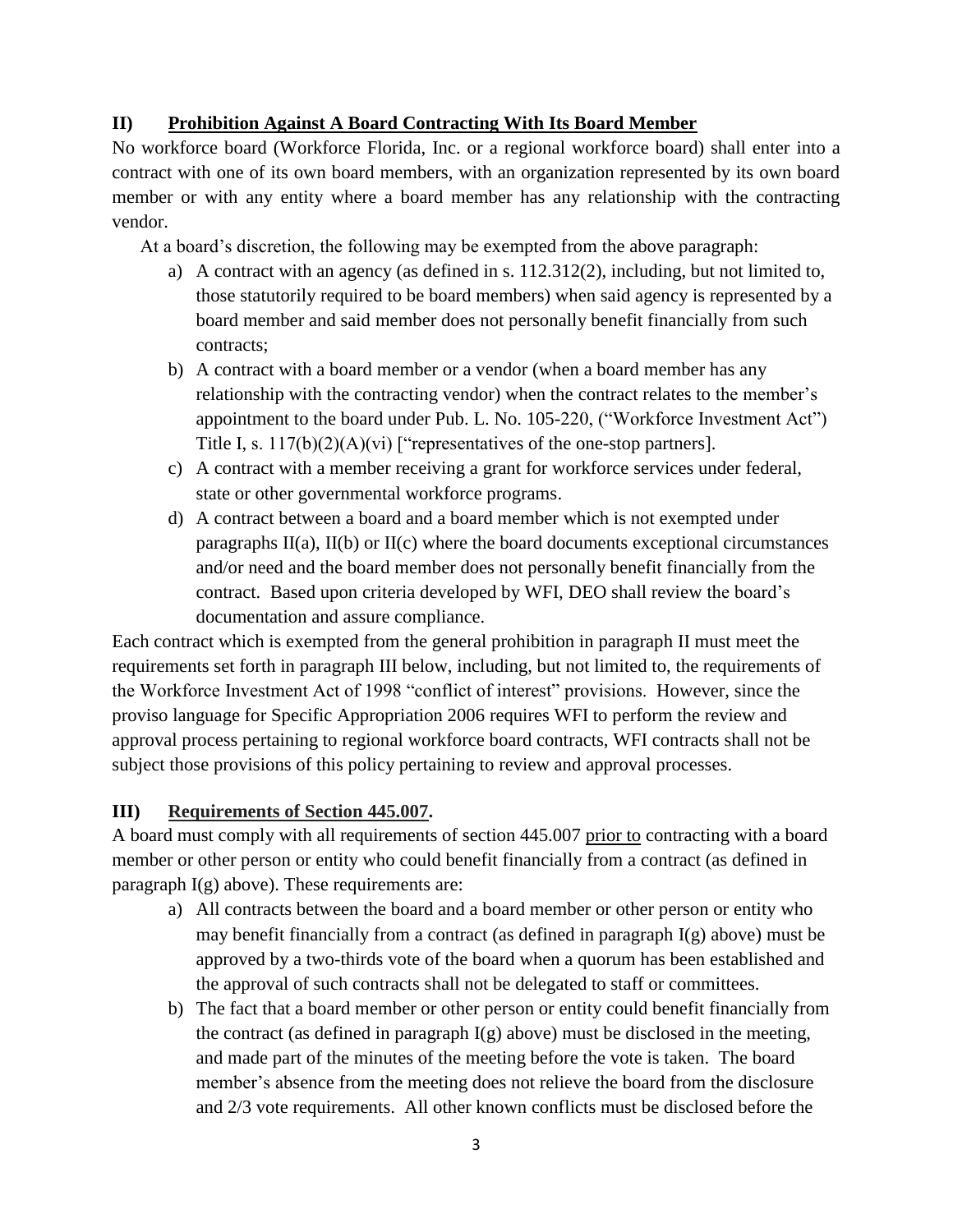vote. If a board member or employee discovers a conflict of interest after the vote, then the conflict must be disclosed in a procedure consistent with s. 112.3143(4)(b). Board members who could benefit financially from the contract or who have any relationship with the contracting vendor (as defined in paragraph I(f) above) must abstain from voting on the contract. A board member's designee cannot vote in the place of a board member who is required to abstain.

- c) Board contracts equal to or greater than \$25,000 shall not be executed prior to the written approval of WFI.
- d) The board must submit all contracts equal to or greater than \$25,000 with board members or other persons or entities who could benefit financially from the contract to the Department of Economic Opportunity ("DEO") along with documentation, as specified by this policy, demonstrating compliance with section 445.007.
- e) A contract under \$25,000 between a regional workforce board and a member of that board or between a relative of a board member or of an employee of the board is not required to have the prior approval of Workforce Florida, Inc. but must be approved by a two-thirds vote of the board, a quorum having been established, after full disclosure with the member's abstention and must be reported to DEO and WFI within 30 days after approval.
- f) Contracts with a board member or other persons or entities who could benefit financially from the contract (as defined in paragraph  $I(g)$  above) in which the board is receiving monies or other compensation (such as a board member paying rent to the board or paying for board services) are exempt from this policy.
- g) The term "contract" includes the initial contract and all amendments, renewals, or extensions. Renewals or extensions of contracts with a board member or persons or entities who could benefit financially from the contract must be approved under the same procedure as if the renewal or extension were an original contract. Any amendments to a contract which could benefit financially a board member or another person or entity (as defined in paragraph  $I(g)$  above) must be approved under the same procedure as if the amendment were an original contract. Any amendments which do not benefit financially a board member or other person or entity (as defined in paragraph  $I(g)$  above) may be approved by a regular majority vote where there is a quorum according to board rules and/or bylaws.
- h) All other requirements of section 445.007(1) must be met. For example, a board member must continue to disclose any conflict of interest in a manner that is consistent with the procedures outlined in s. [112.3143.](http://www.leg.state.fl.us/Statutes/index.cfm?App_mode=Display_Statute&Search_String=&URL=Ch0112/Sec3143.HTM)
- i) In order to comply with the requirements of section 445.007, a board's policy shall advise and require board employees to disclose known conflicts of interest and notify the board of any contracts which may benefit them personally or their relatives. In order to comply with the requirements of section 445.007, a board's policy shall advise and require all parties to a contract to disclose all known conflicts of interest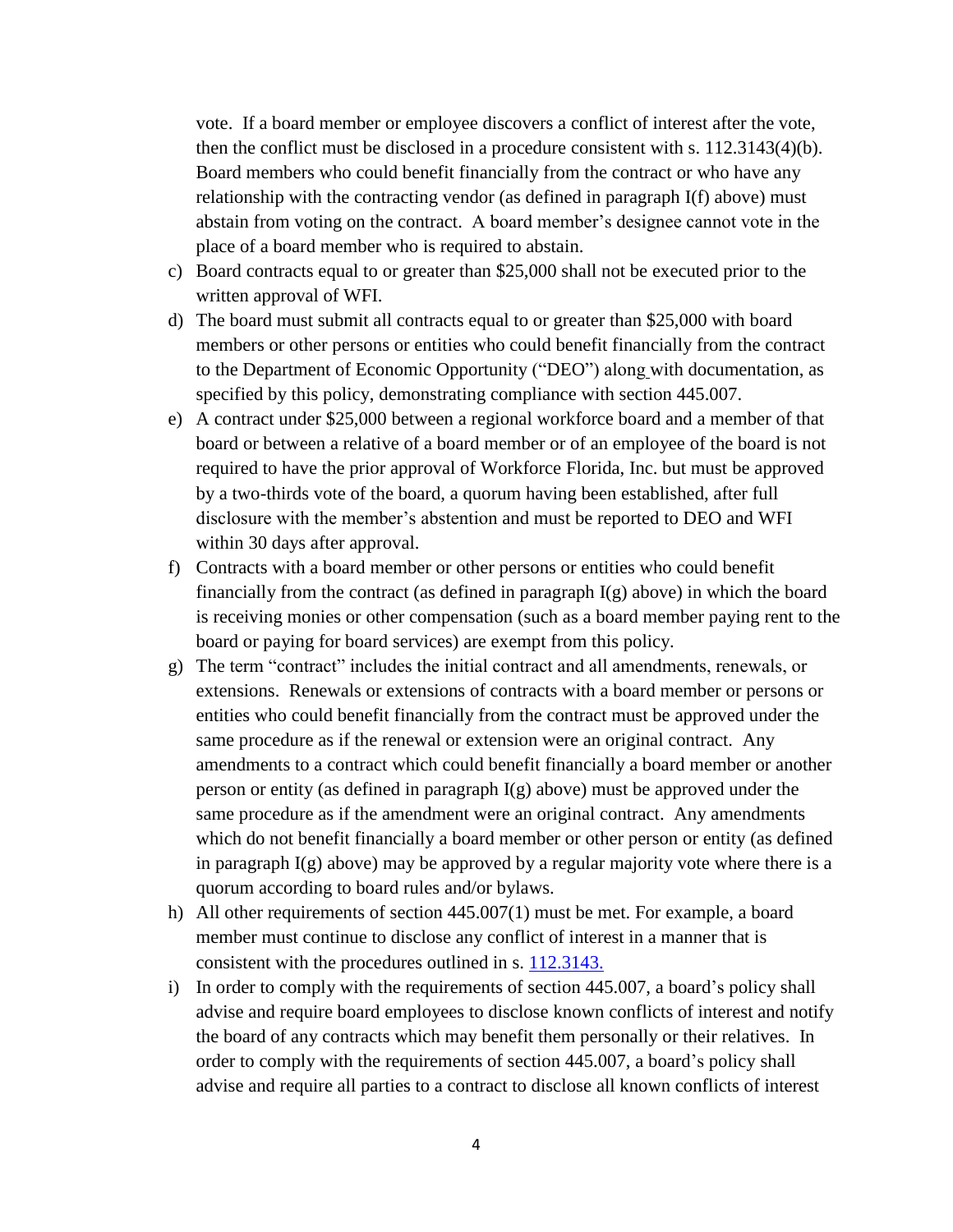and notify the board of all board members or other persons or entities known to benefit financially from the contract (as defined in paragraph  $I(g)$  above).

- j) A contract which is initially subject to the requirements of s. 445.007 due to a board member's, an employee's, an employee's relative's or another person's or an entity's conflicts of interest at the time of approving the contract is not subject to these procedures after the departure of the member from the board membership, the departure of the employee from the board's employ or other actions has removed the conflicts of interest.
- k) The above requirements do not eliminate or diminish the board's obligations to comply with Section 117(g) of the Workforce Investment Act of 1998 (Public Law 105-220) ("WIA") "Conflict of Interest" procedures.

# **IV) Review criteria.**

Contracts equal to or greater than \$25,000 with a board member or other person or entity who could benefit financially from the contract (as defined in paragraph I(g) above) must be reviewed by DEO to ensure that these requirements have been met:

- a) The contract met one or more of the exemptions to the prohibition under Paragraph II
- b) The board approved the contract with a two-thirds vote of the board when a quorum has been established;
- c) Board members who could benefit financially from the contract or board members who have any relationship with the contracting vendor disclosed any such conflicts prior to the board vote on the contract; and
- d) Board members who could benefit financially from the contract or board members who have any relationship with the contracting vendor abstained from voting.

## **V) Required Documentation.**

For each contract equal to or greater than \$25,000, the board must electronically submit after the board's approval of the contract a completed contract information form certified by the board chair as correct and true to [workforcecontract.review@deo.myflorida.com](mailto:workforcecontract.review@deo.myflorida.com) containing the following information:

- a) Identification of all parties to the contract.
- b) Description of goods and services to be procured.
- c) Value of the contract, contract renewal or contract extension.
- d) Contract term
- e) Contract number or identifying information, if any
- f) Identification of board member or employee whose conflict of interest required the board's approval of the contract by 2/3 vote.
- g) The nature of the conflict of interest in the contract.
- h) A certified board membership roster listing all members on the board at the time of the vote on the approval of the contract with a vote tally indicating attendance or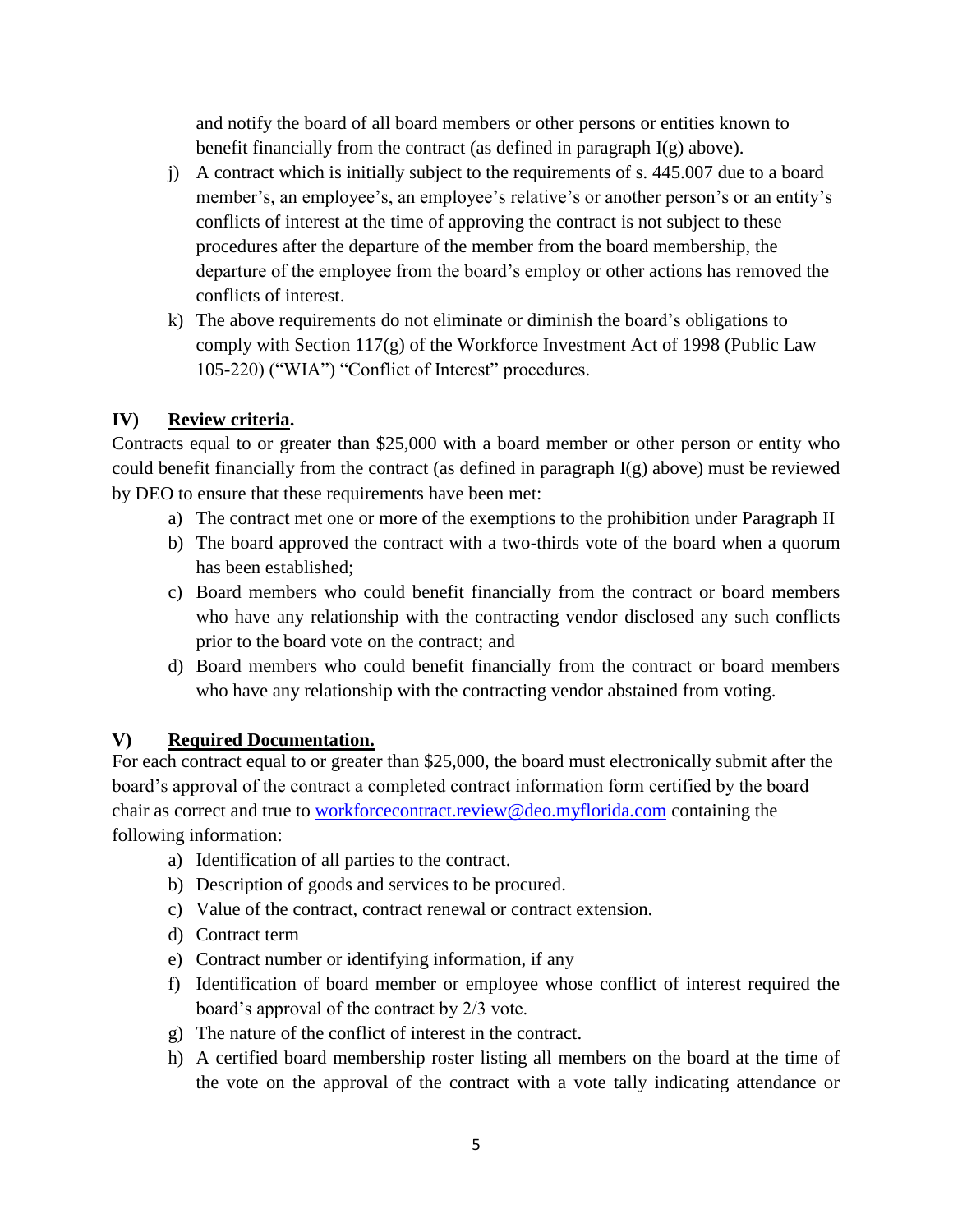absence at the meeting and for those in attendance, the affirmative and negative votes and abstentions for each member.

- i) Dated and executed conflict of interest forms, which are consistent with the procedures outlined in s. 112.3143, submitted at or before the board meeting, for board members who have any relationship with the contracting vendor (as defined in paragraph I(f) above)
- j) Other information as specified on the contract information form.

DEO and WFI will review this documentation to ensure compliance with the statutory requirements listed in paragraph III above. Failure to timely provide all required documentation or failure to complete the form shall result in immediate disapproval of the contract and require resubmission of documentation and form. DEO will electronically submit in writing to WFI within five (5) business days of receiving all of the required documentation its recommendation whether the statutory requirements were met. WFI will then electronically transmit in writing within three (3) business days after receipt of the DEO's written recommendation its approval or disapproval . The board may not execute the contract until WFI approves the contract.

## **VI) Request for Review When Contract Approval Is Denied.**

A party to the contract may request a review of WFI's disapproval of a contract. Strict compliance with the following procedures is required.

- k) The request for review must be in writing, must state specific grounds for review, and must provide all information required for review of the stated grounds. Failure to state specific grounds may be cause for denial of the request without further review.
- l) The request for review must be received by WFI not later than ten (10) calendar days from the date of WFI's denial and may be submitted electronically to [identify name of electronic mailbox] or by any other means of delivery, i.e. mail service, hand delivery or facsimile. Any request for review that is not received by WFI within this timeframe will be rejected without further consideration.
- m) Within seven (7) calendar days of receipt, the WFI President or designee will issue a final decision on the request for review. The Chair of Workforce Florida or its Board of Directors may direct the President to present such reviews to the Executive Committee. No review under this policy will be presented to the WFI Board of Directors unless, at the discretion of the Chair, such full board review is deemed to be necessary.

#### **VII) Effective Dates of Policy**

a) These modifications shall be in effect upon WFI's adoption at its May 24, 2012 Board of Directors meeting.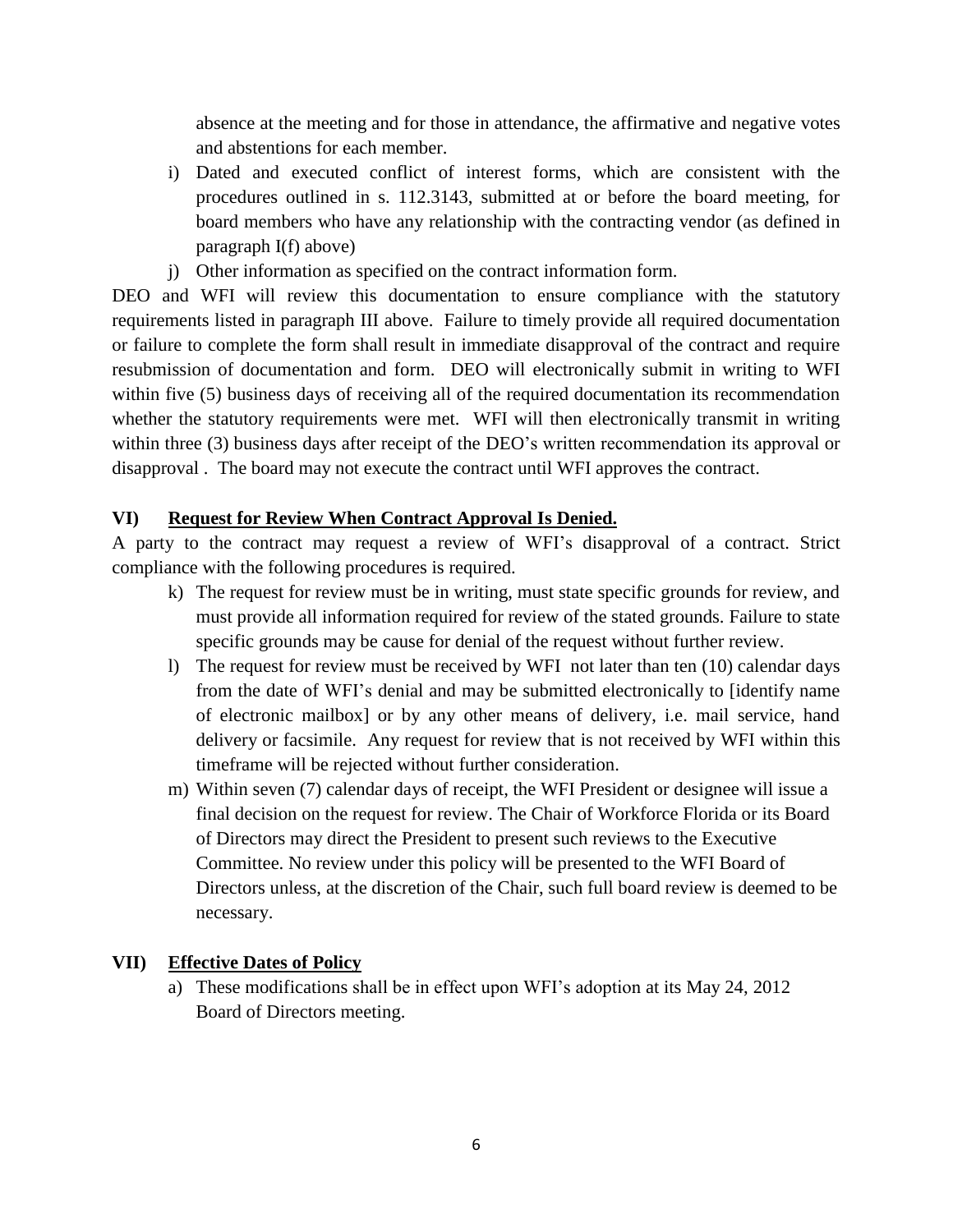#### **CONTRACT INFORMATION FORM**

This form is to seek approval of a contract valued at \$25,000 or more involving a conflict of interest of board members or employees. All requested information is required. Failure to provide complete information may result in disapproval of the contract.

I,\_\_\_\_\_\_\_\_\_\_\_\_\_\_\_\_\_\_\_\_\_\_\_\_\_\_\_\_, hereby certify the following information regarding a contract that came before the \_\_\_\_\_\_\_\_\_\_\_\_\_\_\_\_\_\_\_\_\_\_\_ (Regional Workforce Board).

a. Identification of all parties to the contract:

\_\_\_\_\_\_\_\_\_\_\_\_\_\_\_\_\_\_\_\_\_\_\_\_\_\_\_\_\_\_\_\_\_\_\_\_\_\_\_\_\_\_\_\_\_\_\_\_\_\_\_\_\_\_\_\_\_\_\_\_\_\_\_\_\_\_\_\_\_\_\_\_\_\_

b. Description of goods and services to be procured: \_\_\_\_\_\_\_\_\_\_\_\_\_\_\_\_\_\_\_\_\_\_\_\_\_\_\_\_

c. Value of the contract/renewal/extension: \_\_\_\_\_\_\_\_\_\_\_\_\_\_\_\_\_\_\_\_\_\_\_\_\_\_\_\_\_\_\_\_\_\_\_\_\_\_\_

d. Contract term:

e. Contract number or other identifying information, if any: \_\_\_\_\_\_\_\_\_\_\_\_\_\_\_\_\_\_\_

f. Identification of board member or employee whose conflict of interest required the board's approval of the contract by 2/3 vote.

g. The nature of the conflicting interest in the contract:\_\_\_\_\_\_\_\_\_\_\_\_\_\_\_\_\_\_\_\_\_\_\_\_\_\_\_\_\_\_

h. The board member with the conflict of interest was/was not present when the board voted to approve the contract.

i. A certified board membership roster listing all members on the board at the time of the vote on the approval of the contract with a vote tally indicating attendance or absence at the meeting and for those in attendance, the affirmative and negative votes and abstentions for each member.

j. Dated and executed conflict of interest forms, which are consistent with the procedures outlined in s. 112.3143, submitted at or before the board meeting, for board members who have any relationship with the contracting vendor (as defined in paragraph I(f) of the Workforce Florida, Inc. contracting policy.)

I certify that the information above is true and correct.

Date filed Signature of Board Chair\* or designee of the Board

\* Must be certified and attested to by the Board Chair or designee of the Board.

\_\_\_\_\_\_\_\_\_\_\_\_\_\_\_\_\_\_\_\_\_\_\_\_\_ \_\_\_\_\_\_\_\_\_\_\_\_\_\_\_\_\_\_\_\_\_\_\_\_\_\_\_\_\_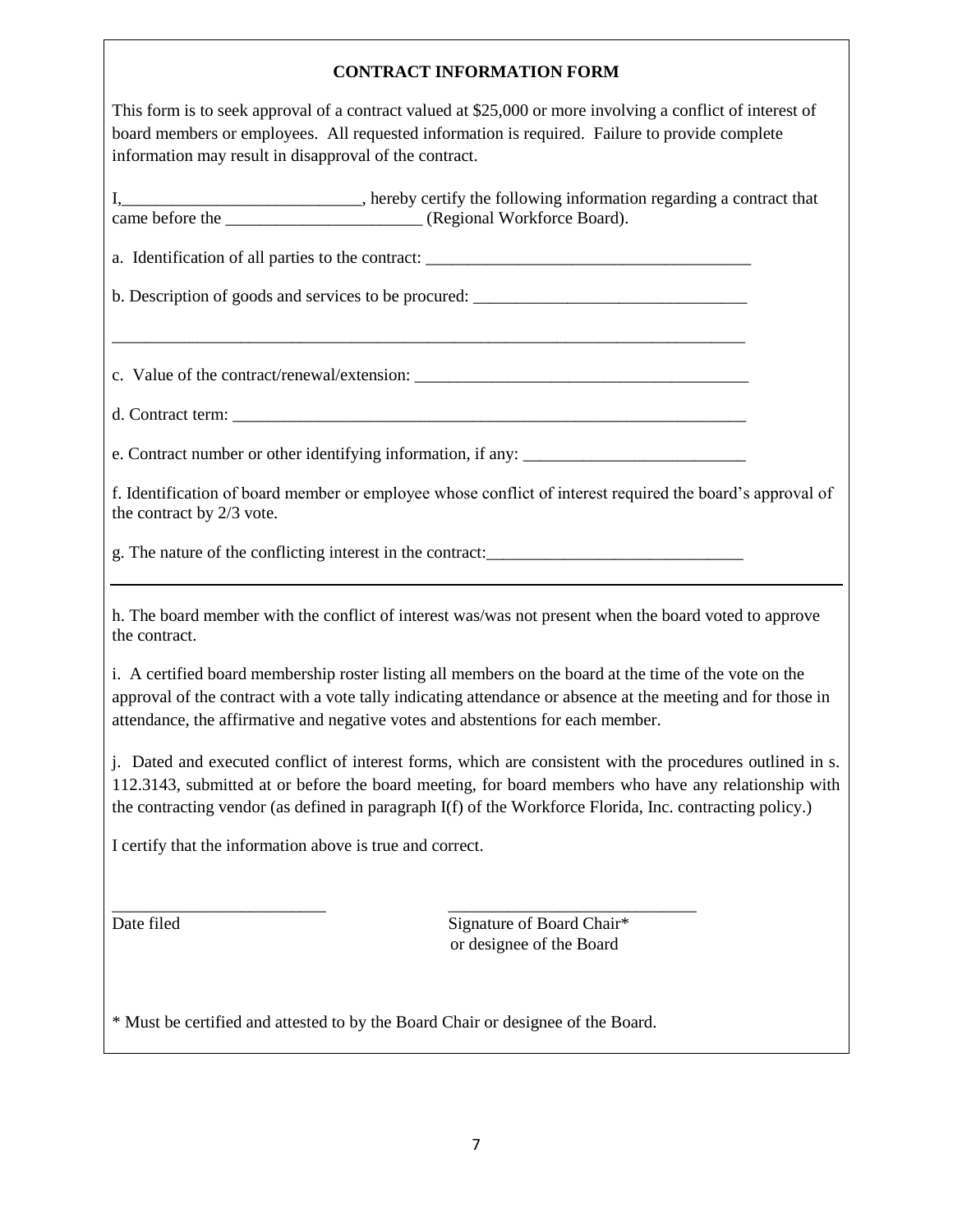### **DISCLOSURE OF BOARD MEMBER'S OR EMPLOYEE'S CONFLICT OF INTEREST IN THE CONTRACT**

I, \_\_\_\_\_\_\_\_\_\_\_\_\_\_\_\_\_\_\_\_\_\_\_\_\_\_\_\_\_\_\_\_, am a board member / an employee of the board (circle one). I hereby disclose that:

I could benefit financially from the following contract (provide name of parties to contract and description of the contract):

\_\_\_\_\_\_\_\_\_\_\_\_\_\_\_\_\_\_\_\_\_\_\_\_\_\_\_\_\_\_\_\_\_\_\_\_\_\_\_\_\_\_\_\_\_\_\_\_\_\_\_\_\_\_\_\_\_\_\_\_\_\_\_\_\_\_\_\_\_\_\_\_\_\_\_\_\_\_ \_\_\_\_\_\_\_\_\_\_\_\_\_\_\_\_\_\_\_\_\_\_\_\_\_\_\_\_\_\_\_\_\_\_\_\_\_\_\_\_\_\_\_\_\_\_\_\_\_\_\_\_\_\_\_\_\_\_\_\_\_\_\_\_\_\_\_\_\_\_\_\_\_\_\_\_\_\_

\_\_\_\_\_\_\_\_\_\_\_\_\_\_\_\_\_\_\_\_\_\_\_\_\_\_\_\_\_\_\_\_\_\_\_\_\_\_\_\_\_\_\_\_\_\_\_\_\_\_\_\_\_\_\_\_\_\_\_\_\_\_\_\_\_\_\_\_\_\_\_\_\_\_\_\_\_\_ \_\_\_\_\_\_\_\_\_\_\_\_\_\_\_\_\_\_\_\_\_\_\_\_\_\_\_\_\_\_\_\_\_\_\_\_\_\_\_\_\_\_\_\_\_\_\_\_\_\_\_\_\_\_\_\_\_\_\_\_\_\_\_\_\_\_\_\_\_\_\_\_\_\_\_\_\_\_ \_\_\_\_\_\_\_\_\_\_\_\_\_\_\_\_\_\_\_\_\_\_\_\_\_\_\_\_\_\_\_\_\_\_\_\_\_\_\_\_\_\_\_\_\_\_\_\_\_\_\_\_\_\_\_\_\_\_\_\_\_\_\_\_\_\_\_\_\_\_\_\_\_\_\_\_\_\_ \_\_\_\_\_\_\_\_\_\_\_\_\_\_\_\_\_\_\_\_\_\_\_\_\_\_\_\_\_\_\_\_\_\_\_\_\_\_\_\_\_\_\_\_\_\_\_\_\_\_\_\_\_\_\_\_\_\_\_\_\_\_\_\_\_\_\_\_\_\_\_\_\_\_\_\_\_\_

I could benefit financially from the contract in the following manner:

"Benefit financially from a contract" means the special private financial gain to a member, a special private financial gain to any principal which retains the member, the special private financial gain of the parent organization or subsidiary of a corporate principal which retains the member or the special private financial gain to any member's relative or business associate or to a board employee and such benefit is not remote or speculative.

\_\_\_\_\_\_\_\_\_\_\_\_\_\_\_\_\_\_\_\_\_\_\_\_\_\_ \_\_\_\_\_\_\_\_\_\_\_\_\_\_\_\_\_\_\_\_\_\_\_\_\_\_\_\_\_ Date filed Signature of Board Member/Employee

NOTICE: CONFLICTS OF INTEREST REGARDING BOARD MEMBERS AND BOARD EMPLOYEES MUST BE DISCLOSED PRIOR TO THE BOARD'S VOTING TO APPROVE THE CONTRACT; BOARD MEMBERS WHO BENEFIT FINANCIALLY OR WHO HAVE A RELATIONSHIP WITH THE CONTRACTING VENDOR MUST ABSTAIN FROM THE VOTE, AND THE CONTRACT MUST BE APPROVED BY A 2/3 VOTE OF THE BOARD WHEN A QUORUM HAS BEEN ESTABLISHED. COMPLETION OF THIS FORM DOES NOT IN ANY WAY SUPERCEDE OR SUBSTITUTE FOR COMPLIANCE WITH CONFLICT OF INTEREST DISCLOSURE REQUIREMENTS OF SECTION 112.3143, FLA. STAT. OR SECTION 117(g), WIA.